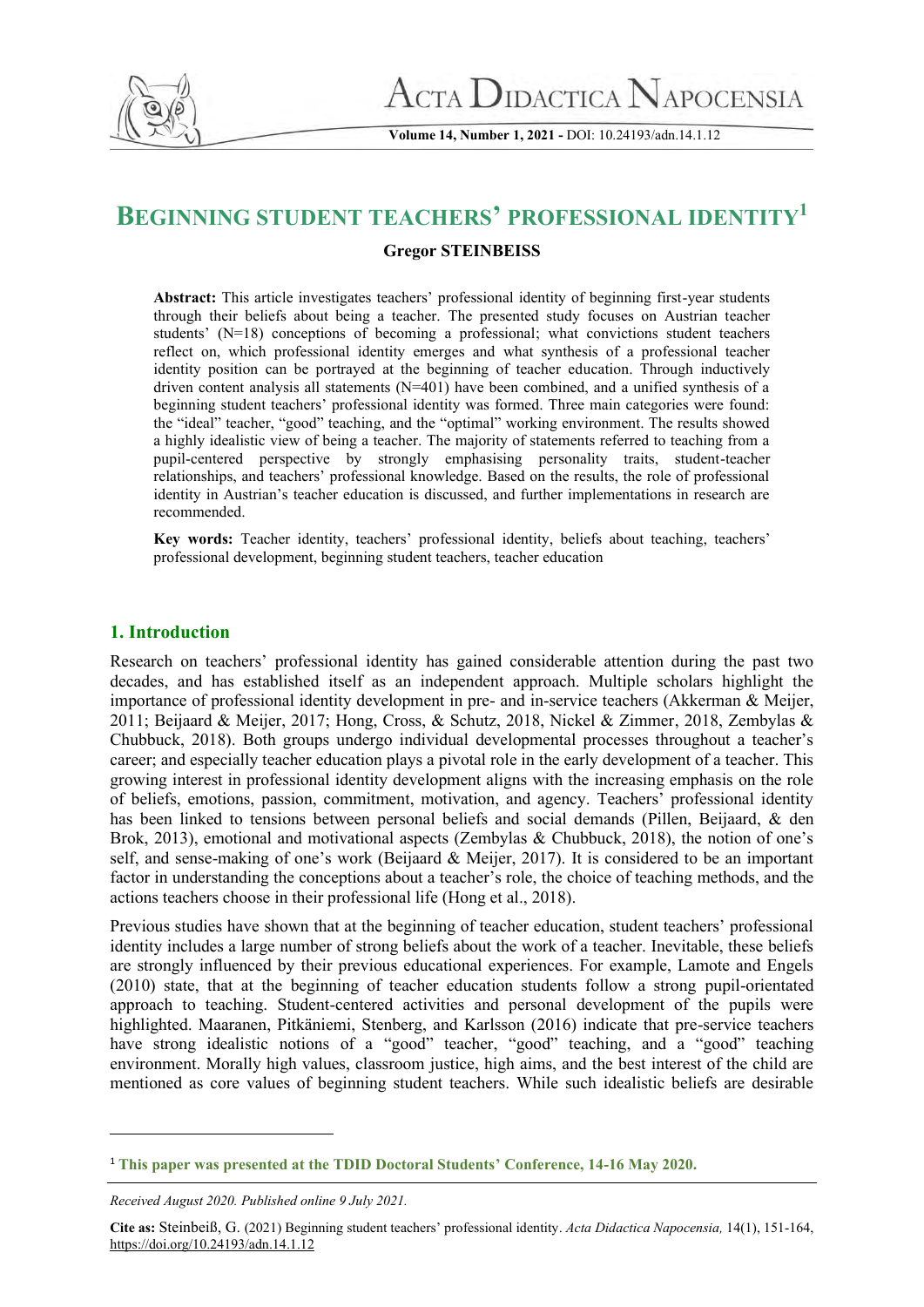throughout the whole career of a teacher, the real situation of pupils and their social environment, school, community, educational institutions, and broader stakeholder groups might be different. As a result, a discourse arises between personal beliefs about the qualities and methods of a "good teacher" and other stakeholders. Previous research has shown that such dispositions can lead to different paths of becoming a teacher. Ideally, personal knowledge, beliefs, attitudes, norms, and values are integrated and changed through professional demands from teacher education, institutes, and schools including broadly accepted values and standards (Pillen et al., 2013). In contrast, studies also indicate that student teachers' may resist such change in teacher education; perceived beliefs about the profession can be so strong, that new information is ignored during initial teacher training (Richardson, 1996).

This article investigates teachers' professional identity of 18 first-year student teachers in Austrian teacher education at the beginning of their studies. For this purpose, beliefs about being a teacher, teaching, and the work of a teacher are used as a lens for outlining teachers' professional identity. The author claims that teacher educators and student teachers should be aware of the developmental processes which occur during teacher training to foster an effective and meaningful professional development throughout the path of becoming a teacher (Stenberg, Karlsson, Pitkaniemi, & Maaranen, 2014). In addition to that, the author highlights the importance of a reflective practice based on professional identity development to support student teachers' growth during pre-service teacher education.

The objective of this study is to determine teachers' professional identity of first year pre-service teachers at the beginning of their teacher education. Therefore, I pose two research questions:

- 1. What beliefs about a teachers' professional identity do student teachers reflect on at the beginning of their teacher education?
- 2. What synthesis of a professional teacher identity position is emphasised in student teachers' beliefs at the beginning of teacher education?

# **2. Theoretical background**

### **2. 1. Teachers' professional identity**

Over the past two decades researchers have found the concept of teachers' professional identity attractive for research on teacher education, consequently "there is a growing recognition that teacher education and professional development programs must not only address subject-matter content and pedagogy, but also the complex processes involved" (Kaplan & Garner, 2018, p. 71). However, a growing and diverse literature lead to multiple definitions of the professional identity concept; it remains difficult to build a solid theoretical framework around the idea (Beijaard, Meijer, & Verloop, 2004). "Identity" itself is defined as a multidimensional and dynamic construct with different shapes based on different theoretical lenses through one observes it. Different disciplinary perspectives, such as philosophy, psychology, anthropology, neuroscience, and sociology have provided insight that identity can be approached from various viewpoints (Richardson & Watt, 2018). For example, Smith and Sparkes (2008) differentiate between four different identity perspectives: a socio-psychological approach (focusing on the inner self), an intersubjective approach (focusing on the individual and the social), a storied resource perspective (focusing on the social and cultural) and a dialogical approach (focusing on the discourses between individual, social and cultural). Current trends discuss teachers' professional identity mainly from a postmodern viewpoint based on Mead's (1934) work of the "self" in relation to society (Beauchamp & Thomas, 2009), Goffman's (1972) ideas about role identity (Pauw, Jongstra, & van Lint, 2016) and Erikson's (1980) understanding of identity as an ongoing process (Cote & Levine, 2014). Most researchers distinguish personal, social, and I-Identities. Personal Identity refers to an individual's biopsychosocial context - one's personality, interests, and characteristics. Social identity is seen as the socio-cultural context and is defined as an internalised understanding of how to be seen through others and what societal expectations one encounters. The I-Identity represents the comprehensive organisation and regulates contradictions between the different social identities and personal identity.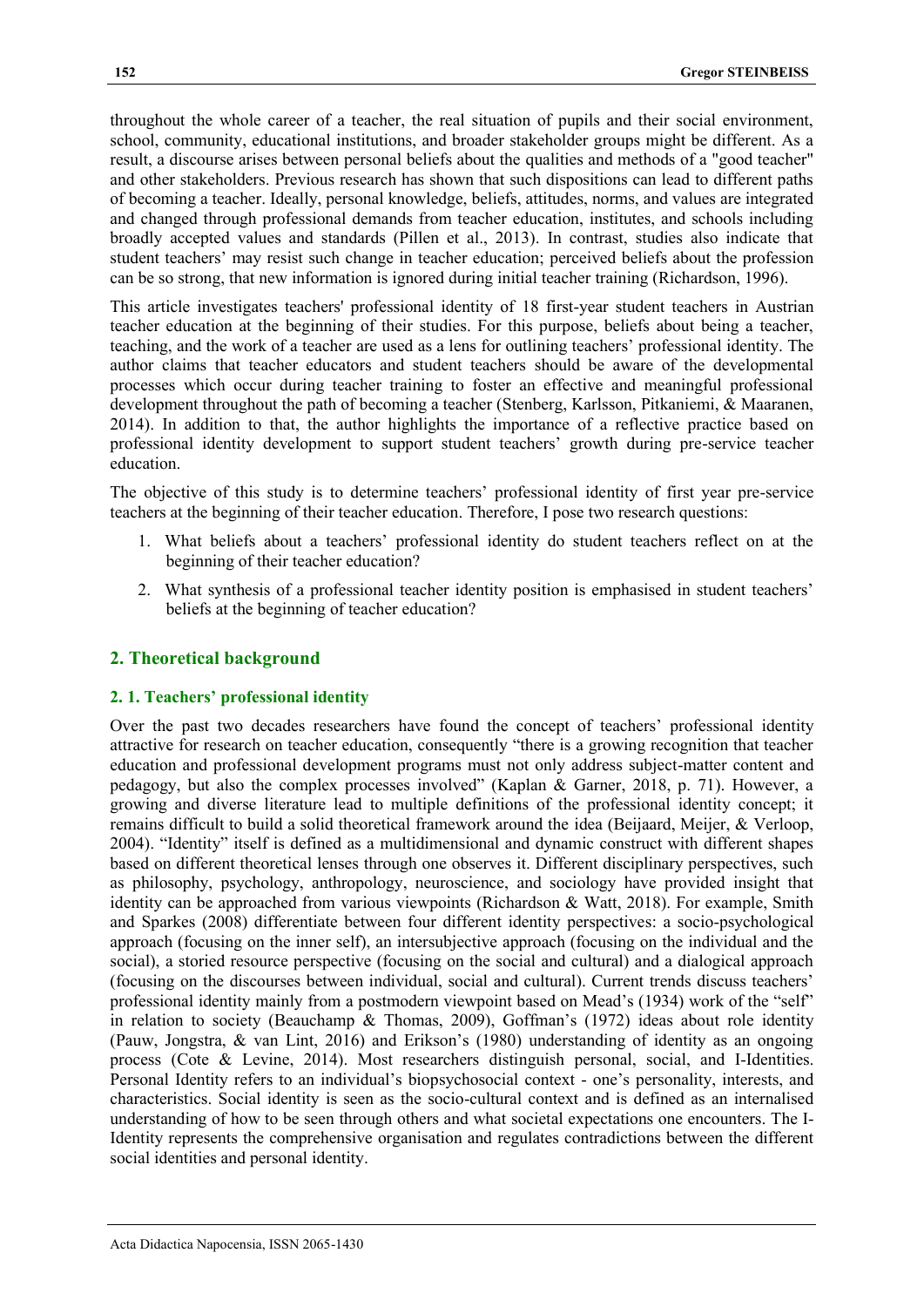This article also approaches teacher identity formation from a postmodern perspective. Teachers' professional identity is considered to be an ongoing developmental process through reflection and interpretation of experiences through narrations and beliefs (Søreide, 2006). It includes both person and context; consists of multiple identities and sub-identities, which do not have to be in harmony with each other and comprises agency, ownership, and sense-making (Akkerman & Meijer, 2011; Beauchamp & Thomas, 2009; Beijaard & Meijer, 2017; Pillen et al., 2013).

# **2.2. A holistic perspective of being a teacher**

Teacher education in (Upper) Austria is based on the following fundamental principles: First, it is competence-orientated following classical ideas as content knowledge, pedagogical content knowledge, and pedagogical knowledge. Second, the curriculum draws attention to biographical and developmental processes. Students should be aware of their own biographically developed beliefs, values, and behavior concerning teaching and the work of a teacher. Third, teacher education in (Upper) Austria is practice-orientated and reflexive. Teaching practice and theoretical coursework are strongly linked, reflective practice based on experiences and theories is emphasised. Forth, teacher education is research-based. Current trends in educational research are discussed, and students should develop a research-based teaching attitude. Last, teacher training is transdisciplinary. Students are encouraged to look beyond their subject and acknowledge education as a lifelong process not limited to educational institutions. (Altrichter, Greiner, Soukup-Altrichter, & Reitinger, 2015).

Based on the foundations of the above-mentioned principles the author argues, that teacher education in (Upper) Austria includes (next to its competence orientation) social and affective domains of becoming a teacher portraying teacher education as a holistic entity addressing all qualities of a "good" teacher. Besides the classical competence-view of a teacher, it emphasises the teacher's self, draws attention to the cognitive and affective aspects of being a teacher, and promotes agency and reflection through teaching practice in diverse social environments.

In this study, the aothor approaches teachers' professional identity as such a holistic concept. It "can be defined as a resource that people use to explain, justify and make sense of themselves in relation to others, and to the world at large and can be considered a basis for answering teachers' questions such as "how to be", "how to act" and "how to understand teaching."" (Assen, Koops, Meijers, Otting, & Poell, 2018, p. 131). A useful framework within which to consider a holistic understanding of being a teacher is Korthagen's (2016) onion model (see Figure 1). The onion model is typically illustrating an effective professional teacher throughout different layers, which are codependent.



**Figure 1.** *The onion model (model of levels in reflection) (Korthagen, 2016, p. 9)*

Core qualities (personality traits and character strengths), ideals and mission (motivation and significance), identity, beliefs, competencies, behaviour (ability to act), and environmental influences. Inner and outer layers can influence each other; yet, it is not possible to skip a layer. For example,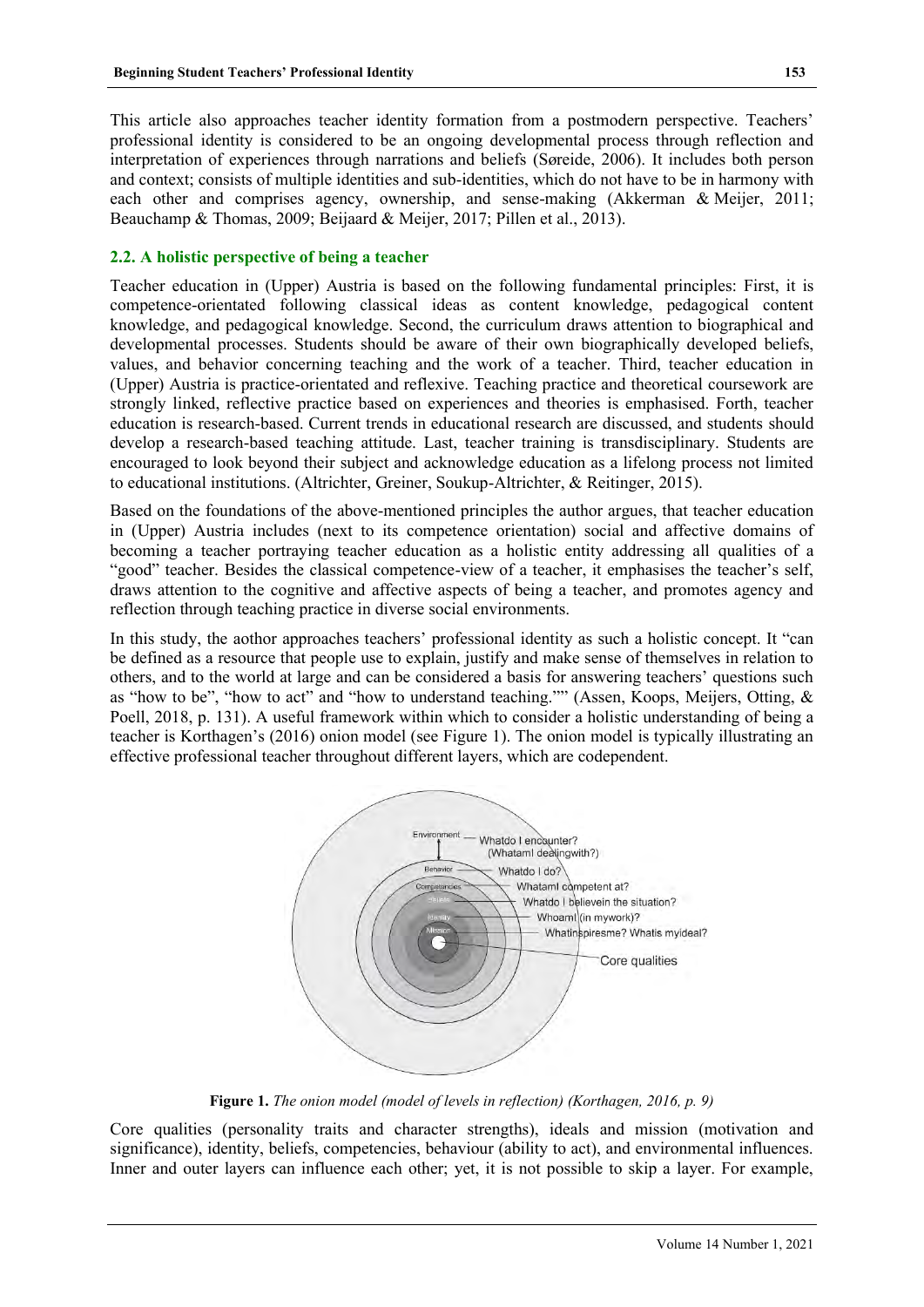environmental settings demand behaviour and actions that require specific competencies, resulting in a change of beliefs forming a professional identity. At the same time, core qualities and mission form identity, which is expressed through beliefs, thereby adapting competencies leading to specific behaviours influencing the environment (Korthagen, 2016). This study focuses on the dependency of two layers of the onion model while acknowledging a holistic perspective of becoming a teacher: Teachers' professional identity and teachers' beliefs.

# **2.3. Teacher identity and beliefs**

While there are multiple approaches to understanding teachers' professional identity, this paper focuses on three main aspects linked to Korthagen's (2016) onion model (see Figure 1). First, building from the previous section, teachers' beliefs can be identified as a lens for understanding teachers' professional identity (Zembylas & Chubbuck, 2014). Second, the importance of discourse, narration, and context is pivotal in the construction of identity (Søreide, 2006) and third, identity development is enriched through active reflection on beliefs, discourse, and the context in which the subject is located (Beauchamp & Thomas, 2009). Teacher's professional identity is therefore in connection with both reflected beliefs and attitudes about teaching and being a teacher as well as in the described context through narrations, in which the subject is located.

The first aspect of teacher identity formation is teachers' beliefs. Zembylas and Chubbuck (2014) discuss emotions, narrations, discourse, reflection, and agency as key-factors for understanding teachers' identity formation and state, that identity and beliefs are strongly intertwined: Similar to understanding identity, beliefs are connected to the past, present, and future. Convictions are continuously discussed, and conflicts, difficulties, and tensions are an integral part of the development process. In addition to that, the context of reflection on ones' personal and professional understanding of being a teacher is crucial. Korthagen (2004) noted that beliefs of teachers have a direct influence on teaching behaviour and that vice versa reflecting on this behaviour directly influences those beliefs and attitudes. Throughout current literature student teachers' beliefs about "Who am I as a Teacher?" (Lerseth, 2013), "What is my role as a teacher?" (Cheung, 2008) and "What is good teaching and a good teacher?" (Maaranen et al., 2016) have been used to outline teachers' professional identity.

The narrative aspect of teacher identity derives from the socio-cultural orientation emphasising the multiplicity, discontinuity, and social nature of teachers' professional identity linking beliefs and perceptions to experiences (Søreide, 2006). Discourse constitutes teachers' professional identity through talking within and among others; the narration itself is seen as a manifestation of discourse in the teacher or his or her social context in which he or she is located (Cohen, 2010; Søreide, 2006). Watson (2006) describes identity formation as dialogically relational. Teachers put themselves in relation to peers, teacher educators, discourses of programs, schools, and politics.

Last, the aspect of reflection in teachers' professional identity formation is discussed. Zembylas and Chubbuck (2018) state three emerging themes in terms of identity formation: First, reflection on teachers' professional identity formation is enriched by conflicts and discomfort; a dissonance between personal and social identity can provoke a positive development (Pillen et al., 2013). Second, identity is created by reflecting on one's career or past experiences, prior concepts of personal identity, and the resulting future perspectives (Smith, 2007). Third, if the context of action is interpreted through reflection, the development of professional identity is influenced.

# **3. Research and Methods**

# **3.1. Context of the study**

The study is carried out at the institute of secondary education at the University of Education Upper Austria, Linz, Austria. The author is part of the cross-institutional department of educational sciences. All teacher educators in this department are required to conduct research, hold a doctoral degree, or function as doctoral candidates. Austrian teacher education is research-based and student teachers graduate with a Master's degree. The four basic foundations of the teacher education program consists of studies about content knowledge, pedagogical knowledge, educational sciences, and pedagogical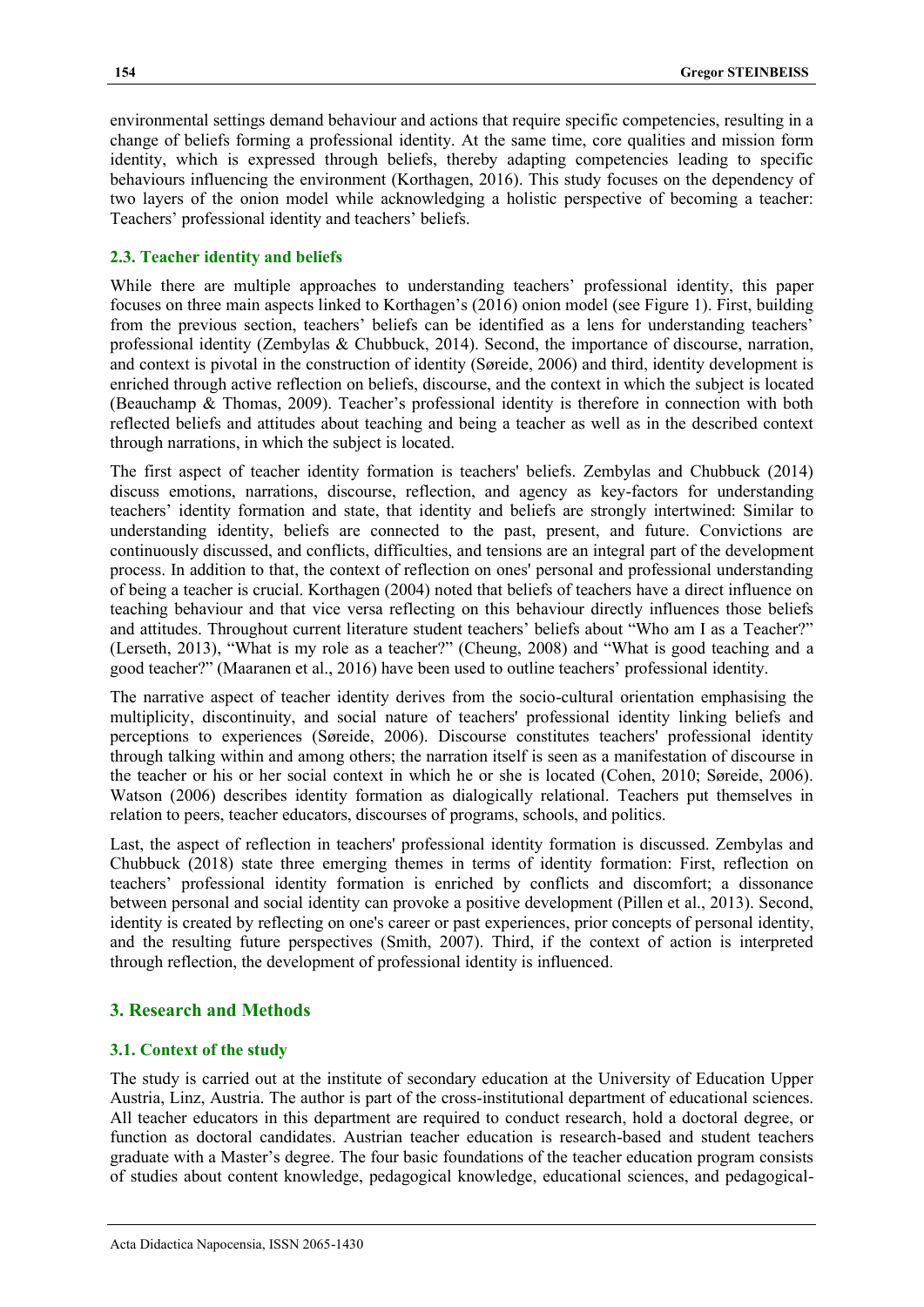practical studies. The Bachelor's program for secondary education generally requires 240 ECTS credits, which are followed by a Master's program of 60 ECTS credits (vocational education) or 120 ECTS credits (general secondary education). Student teachers must complete the Master's degree within five years after their Bachelor's degree to be able to enter into a permanent teaching contract. In addition, student teachers have to go through a one-year induction phase in which they teach regularly and are accompanied by mentors. They can complete this work experience directly after their Bachelor's degree and have it recognised as an internship for the Master's degree. One needs to mention that the Austrian teacher education system was recently reformed (PädagogInnenbildung "NEU"). Before 2016/17 primary and lower secondary school teachers required a Bachelor's degree; upper secondary school teachers were required to hold a Master's degree.

# **3.2 Participants**

All together 18 student teachers participated in the first round of the study. The responding participants are enrolled in secondary teacher education and will be all graduating to teach different subjects (pupils of 10 to 18 years). All major subjects (Mathematics, German, English) and almost all minor subjects were represented (except Music, Informatics, and Chemistry). One-third of the participants were men  $(N=6)$  and two-thirds women  $(N=12)$ . It can be argued, that this balance aligns with the overall representation of gender in the whole teaching program ( $\sim$  30% male,  $\sim$  70% female; BMBF, 2020). Other genders are not officially registered at all, none of the participants identified themselves as gender-fluid, divers or other. The student teachers were all first semester students at the beginning of their studies and were invited to participate via e-mail; the data collection process was not integrated into a course or a seminar. The students had no formal teacher education before, nor have they been working in practica related to the teacher education program.

#### **3.3 Data Collection**

The research data was collected in the autumn of 2017 and represents the first out of five planned rounds of interviews. Data sets were not only collected for longitudinal research purposes, but also the evaluation of the newly implemented teacher education program "Pädagoginnenbildung NEU" in Austria. The qualitative questionnaire was designed to generate narrations through impulses about student teachers' beliefs, "good" teaching and being a "good" teacher. The chosen form of episodicnarrative interviews aims to generate theories about a phenomenon through stories and includes features from different approaches like narrative inquiry, semistructured interview, and episodic interview (Flick, 2011). Therefore, the chosen structure does not just provide insights about personal beliefs, but allows the student teachers to reflect on different viewpoints about being a teacher. Throughout narrations, different real-life situations and subjective definitions are discussed and argumentative reliable statements are formed. In addition to the prepared impulses, ad-hoc questions triggered the reflection process of student teachers by calling their thinking into question. Space was given to explain and elaborate on the mentioned statements by putting them in different contexts.

#### **3.4. Data Analysis**

The data was transcribed based on its content and analysed through computer-assisted data-driven content analysis (Mayring, 2015). The software used was MAXQDA. While an overall coding scheme was formed based on previous studies (main categories), the sub- and generic categories where inductively chosen without a specific framework. First, the statements have been read by the author; second, subcodes were coded and compared; and third, discussed later on with other researchers. As a forth step, all code-segments were unified into one combined matrix. Fifth, each code-segment was placed into a fitting subcategory. As the last step, all sub-categories were organised based on similarities through forming generic categories. Finally, the generic categories were divided into the main categories. The data analysis focused on student teachers' beliefs about "good" teaching and a "good" teacher determining their overall identity position (Maaranen et al., 2016).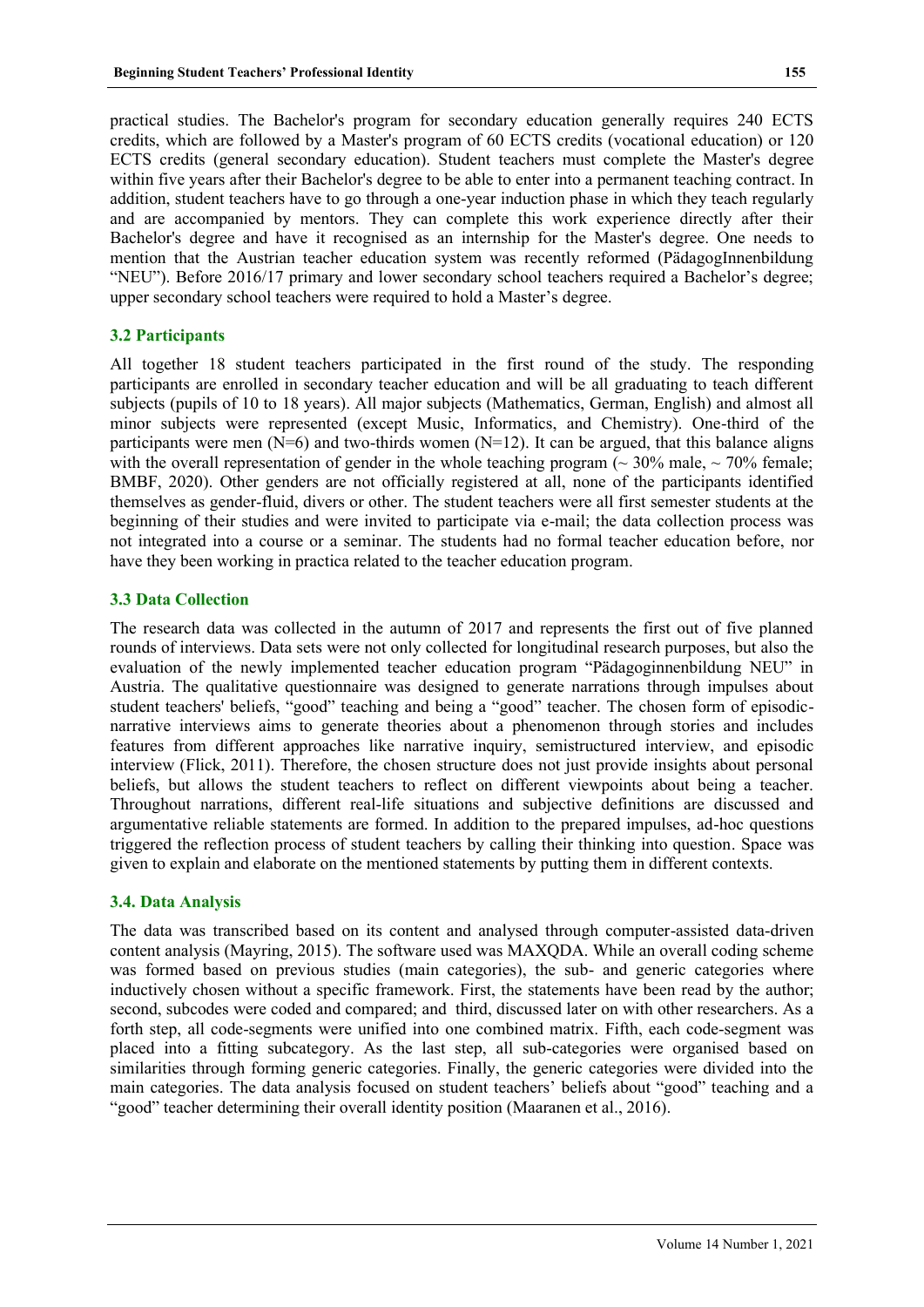# **4. Results of the study**

# **4.1. Perceptions of an "ideal" teacher**

| Teachers' characteristics (111)   | e.g. being empathic $(6)$ , stay motivated $(6)$ , to be human $(5)$ , to be open       |  |  |  |  |
|-----------------------------------|-----------------------------------------------------------------------------------------|--|--|--|--|
|                                   | $(5)$ , to show interest in one's subject $(5)$ , to be strict $(5)$ , to emphasise the |  |  |  |  |
|                                   | importance of the subject (4), to care about students(4), to have an                    |  |  |  |  |
|                                   | idealistic mindset $(3)$ , to be respectful $(3)$ , to be motivational $(3)$ , to be a  |  |  |  |  |
|                                   | role model $(3)$ , to be patient $(3)$ , to be thrilling $(3)$                          |  |  |  |  |
| Teachers' knowledge (93)          | e.g. to have content knowledge (6), to match the needs of the class (5), To             |  |  |  |  |
|                                   | transfer knowledge $(4)$ , to foster group dynamics $(4)$ , to react to questions       |  |  |  |  |
|                                   | $(4)$ , to plan lessons $(4)$ , to behave like a professional $(4)$ , to provide        |  |  |  |  |
|                                   | systematically planned lessons $(4)$ , to give clear instructions $(3)$ , to            |  |  |  |  |
|                                   | increase knowledge (3)                                                                  |  |  |  |  |
| Teacher-student relationship (48) | e.g. to find a balance between authority and caregiver $(10)$ , to keep                 |  |  |  |  |
|                                   | emotional distance $(3)$ , to be respectful towards each other $(3)$ , to trust         |  |  |  |  |
|                                   | each other $(3)$ , to facilitate of becoming an adult $(3)$ , to be responsive          |  |  |  |  |
|                                   | towards being a human (3), to treat students like adults (2), to have a                 |  |  |  |  |
|                                   | friendship $(2)$                                                                        |  |  |  |  |

**Table 1.** *Student teachers' beliefs about being a good teacher (252 Statements)*

The category *"ideal" Teacher* comprises 252 statements, 87 sub-categories, and three generic categories (see Table 1); the numbers in brackets indicate the number of statements in the category. Throughout a narrative impulse (How would you describe a good teacher?) three main generic categories were found. The most highlighted generic category was *teachers' characteristics* (111) in which student teachers described the personality traits of a good teacher. Statements in this section outline how to be a teacher and contain mainly adjectives. The second-largest generic category consisted of statements relating to *teachers' knowledge* (93). Student teachers described what one has to know as a good teacher. Statements in this category refer to what knowledge is necessary to be successful as a teacher. The third and hierarchical last generic category, *teacher-student relationship* (48) consists of statements representing on how to interact with pupils. The vast amount of assertions in this section describe tensions and dispositions about emotional distance and authority. The following three examples from student teachers illustrate their beliefs about being a good teacher:

*"Good teaching is when it is varied, not always the same. When the teacher, is motivated, comes to the school with energy, with enthusiasm, and if he manages to keep up his enthusiasm. If he manages to stimulate that interest in the pupils. That the pupils think about it, that the pupils talk about it, that it's not over with the end of the lesson, but that the pupils afterward think about it as well Yes."*

(Student teacher 1, Teachers' characteristics, stay motivated)

*"I believe that this is also very important in teacher training, that those personalities are competent in terms of content, but still have a great personality. And that is something very important for me, I was mostly impressed by teachers who were good in terms of content, because I felt nothing was worse than a student asking a question and then you realise that the teacher either doesn't know the answer, or gives an answer that doesn't fit the question at all."*

(Student teacher 6, Teachers' knowledge, to have content knowledge)

*"We have been told that we should really take care, especially at the beginning, to keep a certain distance so that we don't crack in our first years of practice as young teachers. Because we can't solve all problems, we can't make every pupil into a perfect one, because you might meet some children where you reach your limits. And if you lack the appropriate experience, then it can quickly lead to unhappiness in your job. And we have been warned that we should rather lower expectations, try to do small steps, and also draw limits if necessary."*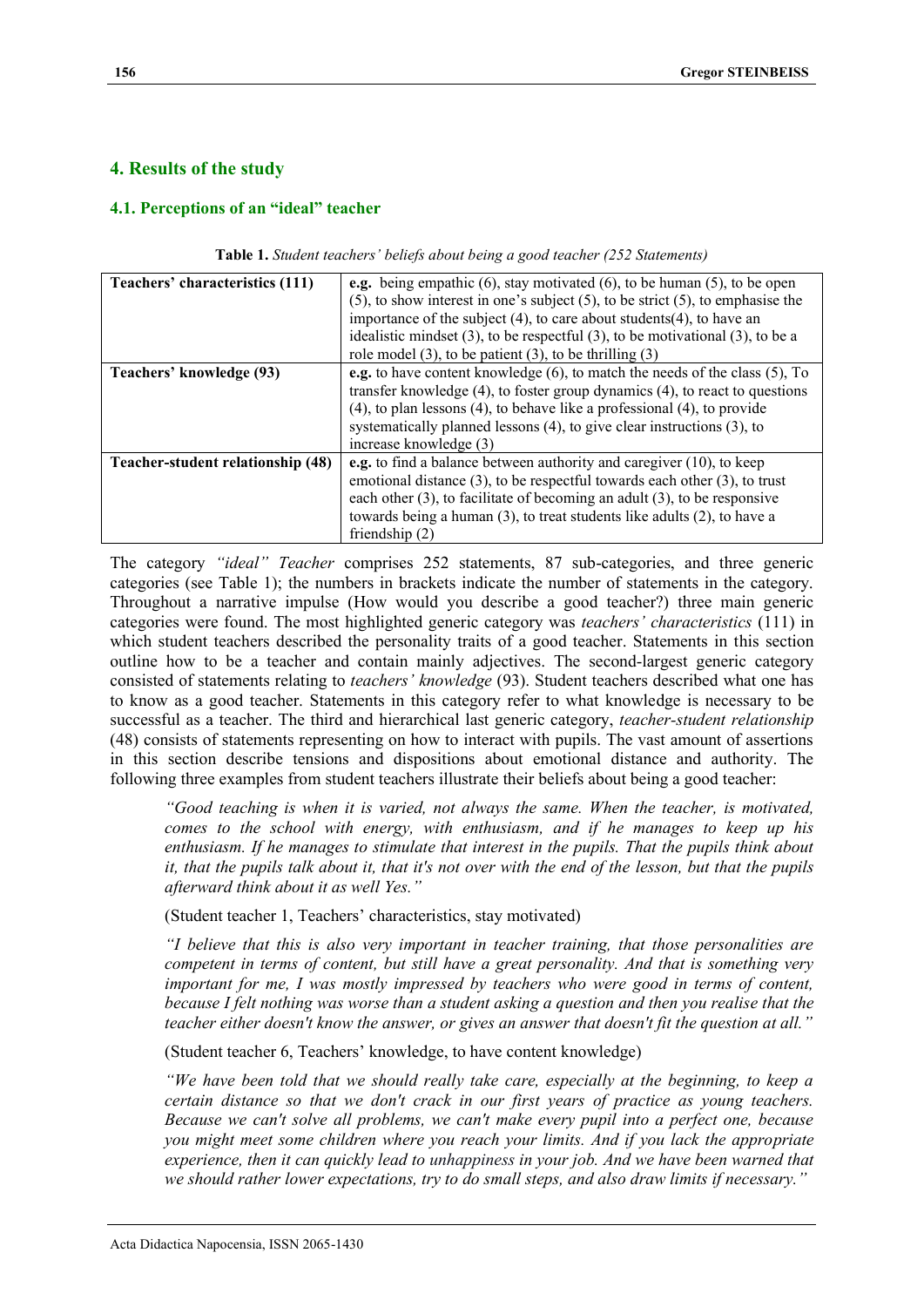(Student teacher 6, Teacher-student relationship, to find a balance between authority and caregiver)

# **4.2. Concepts of "good" teaching**

| Teachers' actions (64)           | e.g. differentiation (8), to balance between curriculum requirements and<br>students' personal interests (5), to base teaching on everyday problems (4), to<br>ensure knowledge transfer $(4)$ , to balance if grades are necessary $(3)$ , to<br>provide student-centered topics $(3)$ , to focus on the overall development $(3)$ ,<br>the curriculum is incidental $(3)$ , diversified lesson planning $(2)$ ,              |
|----------------------------------|--------------------------------------------------------------------------------------------------------------------------------------------------------------------------------------------------------------------------------------------------------------------------------------------------------------------------------------------------------------------------------------------------------------------------------|
| <b>Learning environment (54)</b> | <b>e.g.</b> room for different teaching methods $(3)$ , should generate interests $(3)$ ;<br>adequate furnishings $(3)$ , should support new media $(3)$ , independent working<br>environment $(2)$ , rich in variety $(2)$ , room for discussions $(2)$ , supportive<br>environment $(2)$ , should be familiar $(2)$ , supports self-determination $(2)$ , true-<br>to-life $(2)$ , a place for education and nurturing $(2)$ |

**Table 2.** *Student teachers' beliefs about good teaching (118 Statements)*

The category*"good" teaching* consists of 115 statements, 62 sub-categories, and is organised into two generic categories: *teachers' actions* and *learning environment* (see Table 2). The narrative impulse (How would you describe good teaching?) generates statements on how to act as a teacher and how learning environments should be designed. The first generic category *"good" teaching* (32) comprises statements about the teaching process itself and the actions teachers take while working with students. The largest sub-category mentioned is differentiation. Tensions and dispositions about curriculum requirements and interests of students were discussed. The second generic category is *learning environment* (26). Student teachers describe their "ideal" learning environments in which pupils would benefit most. The following two quotes represent statements placed in both generic categories:

*"Especially as a teacher, I think that one of the most important qualities is that you are somehow adaptable. That you can deal with each class differently, and that you can somehow respond to the class. In the end, the teacher is there for the class and not the class for the teacher... I have to look first if it fits the pupils sitting in the class.*

# (Student teacher 2, Teachers' actions, differentiation)

*"I definitely think that you should try to make sure that you have a variety of methods. When you realise that it is not possible to teach, use some loosening up exercises that you can think of, if you realise that the pupils are very tense, if there was just something going on, then you do something completely different for five minutes, and then teaching might be possible again. That you have the flexibility to react properly and richness of methods is also good for good teaching."*

(Student teacher 4, learning environment, room for different teaching methods)

# **4.3. Beliefs about an "optimal" working environment**

| Table 3. Student teachers' beliefs about their future working environment (31 Statements) |  |  |  |  |  |  |
|-------------------------------------------------------------------------------------------|--|--|--|--|--|--|
|-------------------------------------------------------------------------------------------|--|--|--|--|--|--|

| <b>Working environment (31)</b> | <b>e.g.</b> should provide autonomy $(5)$ , clear statements of specific preferred |  |  |
|---------------------------------|------------------------------------------------------------------------------------|--|--|
|                                 | schools (5), awareness about the political impact on educational environments      |  |  |
|                                 | $(3)$ , should be a pleasant environment $(3)$ , should provide practical          |  |  |
|                                 | workspaces for students (2), enough teaching material (2), no grading system       |  |  |
|                                 | $(2)$ , negative reputation of the teaching profession $(2)$                       |  |  |

The last main category *"optimal" working environment* includes 31 statements, 12 sub-categories (see Table 3) and refers to the question: How would you describe your future working environment? The largest sub-category contains concrete issues about the working environment as a place of autonomy (5). In addition to that, student teachers state clear ideas, e.g. the exact school and city, about their future workplaces (5). Being autonomous in teaching, choosing freely where to teach, and enough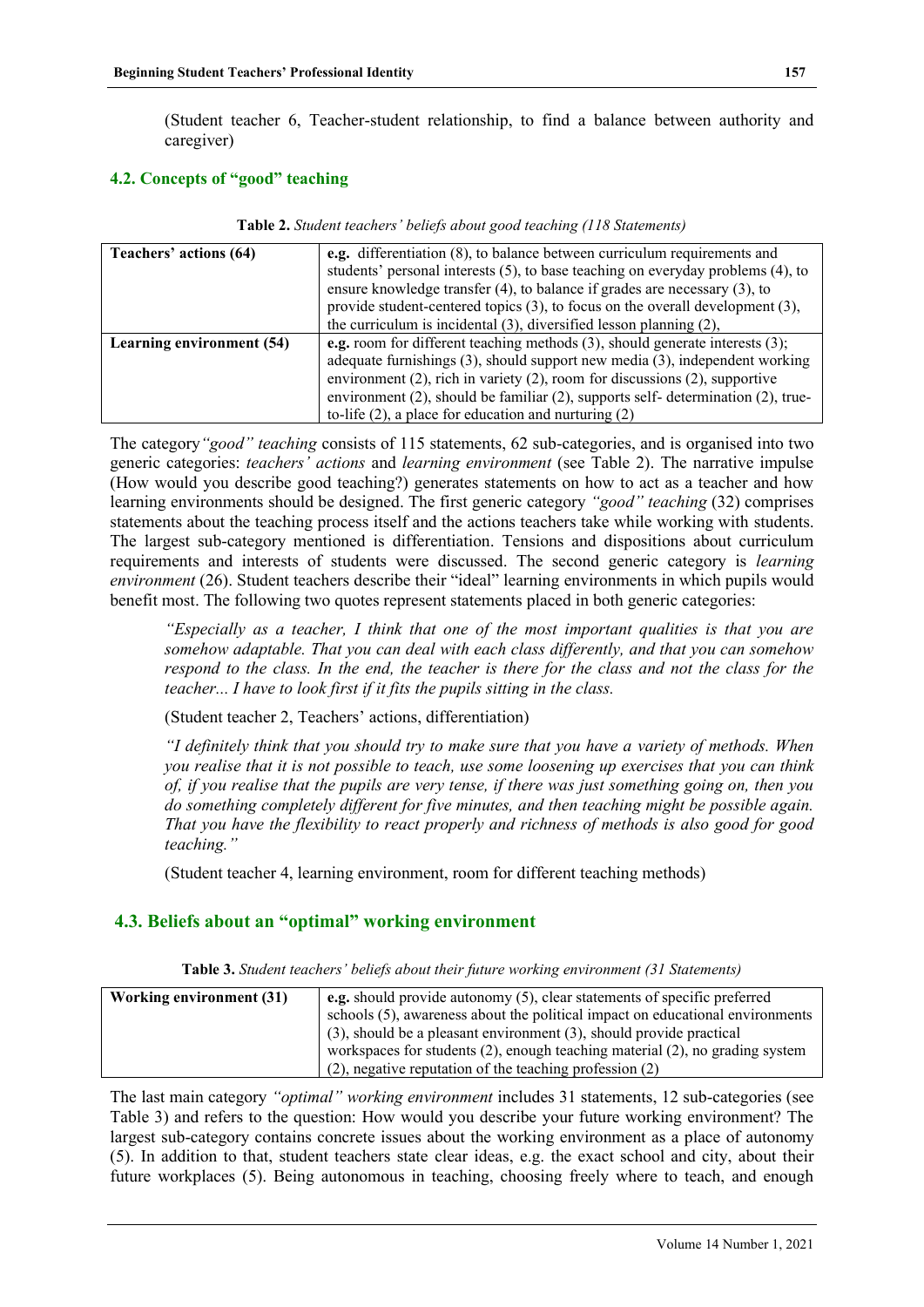teaching materials are the main common dominators of this category. The following statements outline student teachers ideas of a good working environment:

*"I think that the new modular upper secondary school, which is now being introduced, is not so good either, because it takes away some of the teachers' freedom. Therefore, I think that it is important that every teacher decides for himself, on how he wants to teach, how I want to work with the students. What do I want to teach them specifically in this lesson and what do I want to teach them differently in another lesson!"*

(Student teacher 1, Working environment, should provide autonomy)

*"Okay. In ten years from now, I will be working a couple of years. Well, I think that I will get into a gymnasium with my subjects. Therefore, I see myself in a gymnasium, whether in an upper or lower secondary school; I do not care, because I think I do well in both."*

(Student teacher 12, working environment, Clear statement of specific preferred schools)

# **4.3. Portraying a synthesis of beginning student teachers professional identity**

Teachers' professional identity is displayed through beliefs and attitudes about teaching and being a teacher (Korthagen, 2016; Maaranen et al., 2016), as well as in the described context through narrations in which the subject is located (Søreide, 2006). The following paragraphs summarise the ontological beliefs about the role of teachers, personality, acting, and epistemological beliefs about one's knowledge related to the profession portraying beginning student teachers' professional identity.

The generic category *Teachers' characteristics* contains ideas about characteristics and personality traits and deals mostly with statements concerning interpersonal level between student and teacher. While student teachers acknowledge, that teachers do not have to be perfect, clear statements about necessary characteristics are formed. Teachers are referred to as central role models for pupils. They are described as motivating and empathic, act virtuously, and present themselves as human beings. Flexibility and openness are emphasised. Teachers intend to be sensitive and inspiring; all students should feel welcome, and mistakes should be tolerated. A teacher does not scare and torture students, but acts in a friendly, generous manner and takes things with humour. He or she should meet the students on the same level, but also be strict and assertive. A respectful and appreciated way of teaching pupils is emphasised. Wishes should be taken into consideration and not everything shall be taken too seriously. A teacher must be interested in his students and should recognise them as adults in upper secondary school. He or she represents a balance between professional competence and a good personality. A teacher intends to be idealistic and accepts criticism. An interest in one's subject is considered essential; he or she should be passionate about his or her subject, work goal-oriented, and have a profound rhetorical education.

*Teachers' knowledge* categorises statements referring to the epistemological beliefs about one's knowledge related to the teaching profession. A teacher should be able to stimulate the interest of the pupils and acts as an inspring person. Therefore, he or she provides adequate learning materials. A certain freedom in lessons must be guaranteed, discussions should be feciliated. The teacher intends to help the pupils to understand the material better and sets instructions and goals. A clear structure and systematic lesson planning are emphasised. The learning success is guaranteed by using different teaching methods and by repeating the content. Teachers generally support the students on their path of life, teach certain values, and take care of the students. A teacher is a master in his or her subject, professional competence is explicitly emphasised, there is nothing worse than a teacher who does not know his way around. This expertise should be combined with real-life examples working through practical examples; one must be able to explain why the subject is important later on. At the same time, it is criticised that you have to attend so many theoretical lectures which are not needed in ones' teaching. In addition to that, teachers should be technically talented and use new media in a meaningful way. Diverse working environments are considered challenging, conflicts and difficult situations in the classroom must be recognised early and dealt with correctly. A general overview must be kept. A teacher should pay attention every student equally.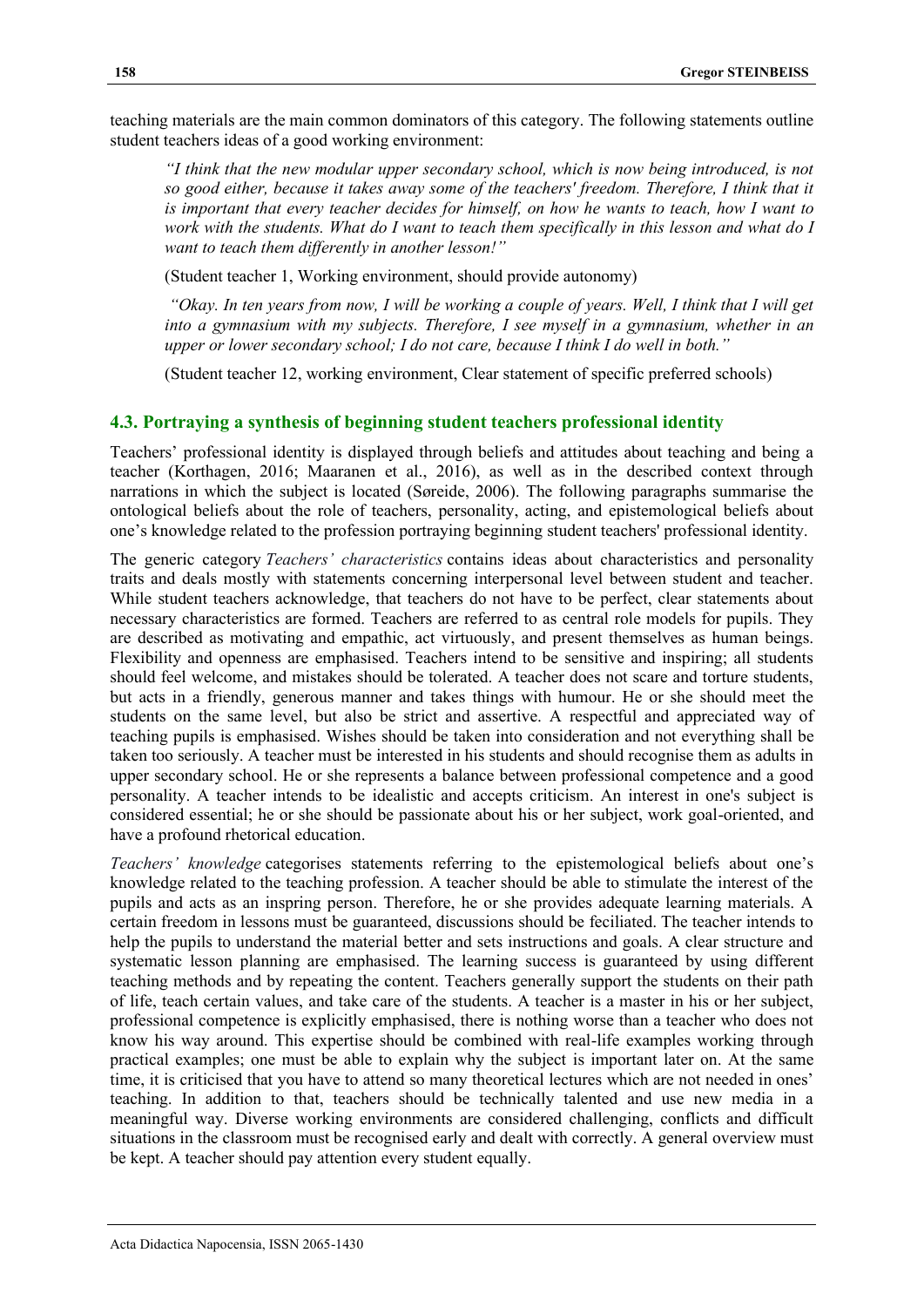*Teacher-student relationship*, as a generic category, describes perceptions of the role of a teacher in the classroom and the relationship between teachers and pupils. The school, in general is acknowledged as a social space, teacher-student relationships are emphasised as particularly important. The teacher should support the pupils as they grow up, build trust, and be a caregiver. Through a good relationship, knowledge is better retained. Nothing should be forced, mistakes must be allowed. A respectful relationship is maintained and on secondary school level students should be treated like adults who are allowed to participate in the decision making process on the same level as the teacher. However, teachers should not become the best friend, but only support and guide. It is important to draw a line, but also to be liked. A certain distance is necessary in order not to shatter emotionally as a teacher. A teacher can not solve all problems and will reach his or her limits. However, taking action and being consequent is vital. In contradiction, too much authority and distance are considered to be prejudicial towards the learning success and leads to paternalism. Fears of not being taken seriously or not getting respect are discussed. A balance between those aspects is emphasised as important.

The generic category *Teachers' actions* consist of beliefs about the teaching process itself. Teachers are considered to be able to adapt and respond to the wishes of the class. The different interests and levels of the pupils should be taken into account through individually designed lessons. At the same time, ability streaming is mentioned. Teachers should facilitate discussions, work project-orientated, and let students actively participate. Teacher centered teaching is not recommended, practical and lifeoriented lessons are emphasized. A common thread in teaching is considered particularly important; group management and knowledge output must be kept in mind. "Good" pupils should support "bad" ones. Content must be repeated frequently, a diverse range of learning materials and worksheets should be available, and homework exercises are necessary. However, there should be no exams. Grades are described as important on the one hand, but alternative grading systems are discussed.

While the previous categories focused on the teacher, pupils, and on (inter)actions, *Learning environment*, as a generic category, summarises ideals about the related context. Educational environments are considered to be diverse and allow different forms of teaching. All contents should be sufficiently provided in the classrooms. A classroom promotes the interest of pupils, inspires, motivates, and represents a familiar environment familiar, it should not be a dull environment. Sufficient equipment is available and the number of students in a class should not be "too high". Welltempered rooms with enough fresh air and plenty of light are essential. Ergonomic seating should be available. New media such as laptop smartphones, smart-boards, and video projectors are considered a must in future school environments. Relaxation zones are also being discussed.

The last generic category, *Working environment*, contains statements about the "ideal" workplace of a teacher. It is stated that the teaching profession is frequently criticised in society since teachers seem to work little because of the holidays. Political developments and educational changes are described as a negative impact on educational environments; frequent changes towards requirements complicate the teaching profession. In addition, many students have a clear idea of where they want to teach. Lower secondary school is favored, gymnasium and upper secondary schools are described as the preferred goal of employment; also schools with alternative curricular; schools from disadvantaged areas are referred to as less popular. It is argued that one will stay in a school forever once he or she started there. Student teachers hope for "nice" colleagues and "good" cooperation and do not want colleagues who are "bad" teachers. Also, "good" cooperation with parents, students, and management is desired. In general, a school represents a place of well-being. Student teachers hope for their subjects and do not want to teach different ones which they have not been educated in. An own desk and the desire for supervision are emphasised. Political work outside school is also desired. In addition, current technological developments are discussed and it is noted that the teaching environment will change significantly. New media are described as challenges.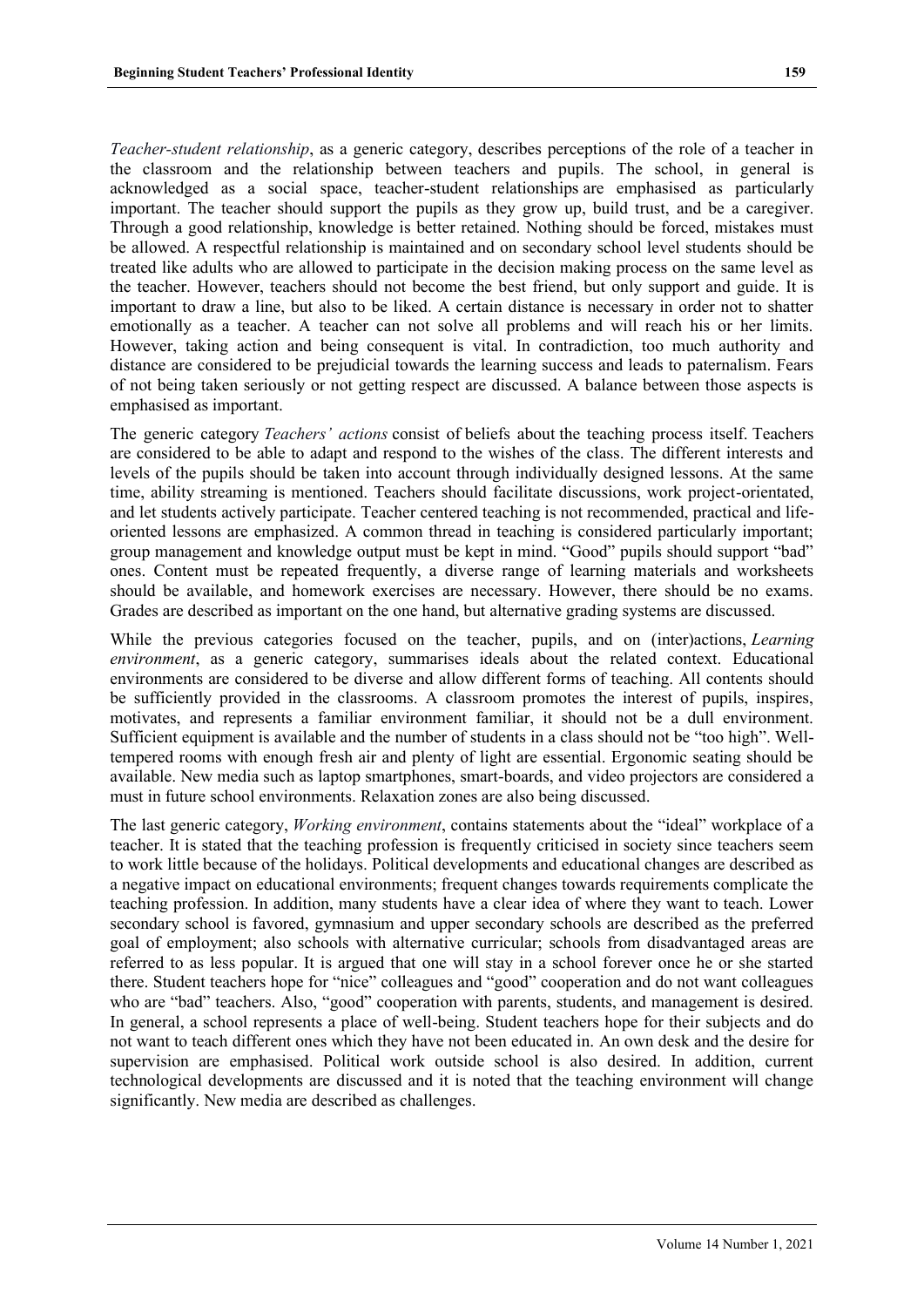# **5. Discussion of the results**

Student teachers' beliefs about the teaching profession play an essential role in how content in teacher education is interpreted and how experiences during the process of becoming a teacher are reflected on. According to the results of this study, student teachers portray a professional teacher from a professional, personal, ethical, philosophical, and political viewpoint. While a multifaceted view of both the personal identity and the social demands are acknowledged, the synthesis of a beginning student teachers' professional identity portrays a highly idealistic version of a professional teacher. Aligning with the results of other studies, similarities can be identified.

Maaranen et al. (2016) analysed a total of 647 beliefs about teachers' personal practical theories in terms of being a good teacher and good teaching. By interviewing 84 student teachers from second to fifth years of studying an overall generalization of a "good" teacher, the foundations of "good" teaching and the teachers' daily work were discussed. Similar to this study, highly idealistic viewpoints and ideologies about teaching were emphasised. Common generalisations about how to act as a teacher were mentioned, rather than concrete ways of teaching methods and classroom management. A professional teacher is portrayed as very student-centered, and the daily work of a teacher consists of high idealism in terms of working environment, colleagues, and pupils. Stenberg et al. (2014) draw attention to what teacher identity positions student teachers' beliefs reflect at the beginning of teacher education by using Herbat's didactical triangle as a framework (pupil-teachercontent). Statements related to *pupils* refer to issues in learning, *teacher* includes personal history and teacher education, and *content* indicates the impact of the teacher education curriculum. Through analysing 71 teacher students at the beginning of their studies four main identity positions where identified: (1) Value position; (2) Practice position; pedagogical interactional position (2a), didactical position (2b), and content position (2c); (3) teacher position, and (4) context position. Aligning with the results of this study, value positions were highlighted as teachers of equality, impartiality, and fairness; teaching was referred to as a moral endeavour. The best interest of the child is strongly emphasised. Pedagogical interactions refer to creating a safe and happy environment, were individuality is emphasised. Didactical positions demand student-centered planning, motivational environments, individual learning arrangements, insight, and participation. The content position draws attention to the knowledge of what pupils should be thought in schools. Self-protection, coping strategies, and student-teacher relationships were issues discussed in the teacher position. The context position refers to the working environment of a teacher. Similar to this study, collaboration with other teachers, pupils, and parents, and general assumptions about the school environment where discussed. The results indicate, that "teacher identities of student teachers strongly reflect issues linked to values (20.36% of beliefs), pedagogical interaction between teacher and student (22.62% of beliefs) and orchestrating teaching (30.31% of beliefs) at the beginning of their teacher education. Fewer beliefs were related to content (2.94%), teacher (4.07%), or context (4.29%)" (Stenberg et al., 2014, p. 212). In this study, beliefs about teacher characteristics (28%) were strongly emphasised, followed by conceptions about a teachers' knowledge  $(23%)$ , teachers' action  $(16%)$ , the learning environment (13%), student-teacher relationship (12%) and working environment (8%). In addition to the ideal synthesis of a professional teacher, this study draws attention to tensions in becoming a teacher. Balancing curriculum requirements, students' personal interests, and the disposition in being a person of authority and caregiver were discussed by multiple participants. Aligning with the results of Pillen et al. (2013), the desire to give support and the conflicting conceptions of teaching are strongly emphasised by beginning student teachers. Throughout interviewing 24 participants, 59 discussed tensions were identified. Similar to presented results student teachers outline, that one can learn from ones' tensions. Facing such dispositions may result in negative feelings, but can have positive consequences if handled reflective. (Upper) Austrian teacher education claims to be reflective and aid reflection. Multiple researchers state that in many presented findings the success of reflection is unclear (Maaranen et al., 2016; Marcos, Sanchez, & Tillema, 2011); in contrast, the author of this paper argues that the presented findings reach a valid level of reflection. By discussing their professional development, student teachers repeatedly referred to seminars related to their practice designed to support reflection and personal development. Throughout almost all cases, the seminar was defined as one of the most important parts of teacher education. The author acknowledges, that the level of reflection differs between student teachers, it can be argued, that (Upper) Austrian teacher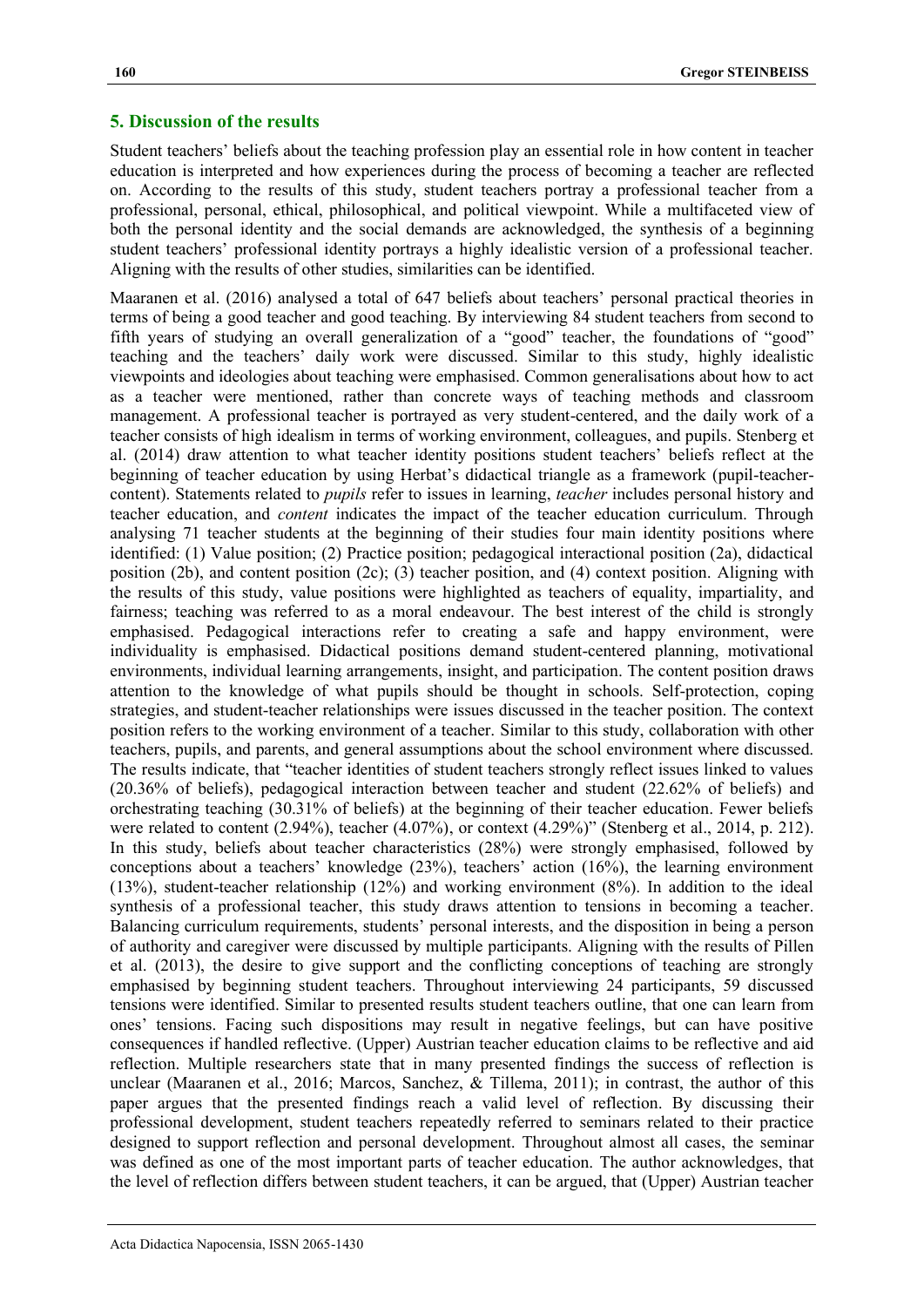education accomplishes a certain level of reflection, in which the development of student teachers is positively fostered.

## **6. Conclusion, implications and future research**

The current study splits teachers' professional identity into individual statements about an "ideal" teacher, "good teaching", and an "optimal" working environment. While an overall synthesis of a beginning student teachers' professional identity is presented, it needs to be mentioned, that due to a large number of individual statements, and the vast amount of participants, such a construct does not represent the individual positions of the participants. The purpose of this study was not to analyse the data set from an individual perspective, but rather to understand what general conceptions about being a professional teacher existed among students.

According to the results of this study, student teachers' beliefs about a professional teacher reflected on teacher characteristics, the knowledge of a teacher, student-teacher relationship, teacher actions, learning, and working environments. Consequently, student teachers emphasised idealistic views about being a teacher and the environment of the teaching profession. A vast amount of conceptions concerned teachers' characteristics and student-teacher relationships, followed by the importance of a teachers' knowledge. Student teachers discuss the importance of personality traits, knowledge, and relationships intensively and well reflected, yet they portray the profession of a teacher from a strong pupil-centered perspective. This is understandable since the participants are at the beginning of their teacher training; personal experiences as pupils have a strong influence regarding to the nature of an "ideal" teacher, "good" teaching, and an "optimal" working environment. The results of this study may have been predictable as such. A strong idealistic and pupil-orientated approach of student teachers at the beginning of their teacher training can be found in multiple studies which use teacher identity formation as a framework of understanding the professional development of student teachers (Lamote & Engels, 2010; Lentillon-Kaestner, Guillet-Descas, Martinent, & Cece, 2018; Stenberg et al., 2014).

"The developing teacher identities of student teachers not only affect their commitment to their teacher education, but also shape, control and form how they select information from their coursework and orient themselves towards future teaching" (Stenberg et al., 2014, p. 215). (Upper) Austrian teacher education provides a constant opportunity to reflect on one's professional development based on theoretical inputs and experiences in practice (Altrichter et al., 2015), yet is still unclear how such guidance influences future teachers in their everyday work. Participants have criticised the lack of practice, and the dispositions between the beliefs of teachers at practice schools and the theory-driven understandings of teaching in teacher education. Similar to the results of Allen and Wright (2014), an optimal practicum environment is desired in which student teachers are able to enact theory without dispositions between stakeholders about role responsibilities of the university, school staff, and student teachers. However, it is far from clear which collaborator affects the teaching style of pre-service teachers the most. Richardson (1996) states, that student teachers' personal beliefs about the profession can be so strong, that new information can be ignored during initial teacher training resulting in teaching based on preexisting (school) experiences and beliefs. It is still unclear how preservice teachers adapt to the new Austrian reform in teacher education and which processes influence teachers' professional identity development at what scale.

The author highlights, that this paper just represents the first round of interviews, an annual data collection throughout the whole teacher education program is planned to monitor the professional identity development of all participants. The presented study aimed to map a starting point for further research. The follow-up rounds of this research must not only consist of an overall generalization of student teachers' professional identity. To understand professional identity development from an individual perspective, a focus on all various identity positions needs to be established (Stenberg  $\&$ Maaranen, 2020). One must also bear in mind, that based on this data, it can not be concluded on, how teacher education influences the student teacher's beliefs and therefore professional identity development. A continuing exploration of teacher students by reconstructing identity through beliefs and narrations is necessary. The author argues that teachers' professional identity "reflects not only the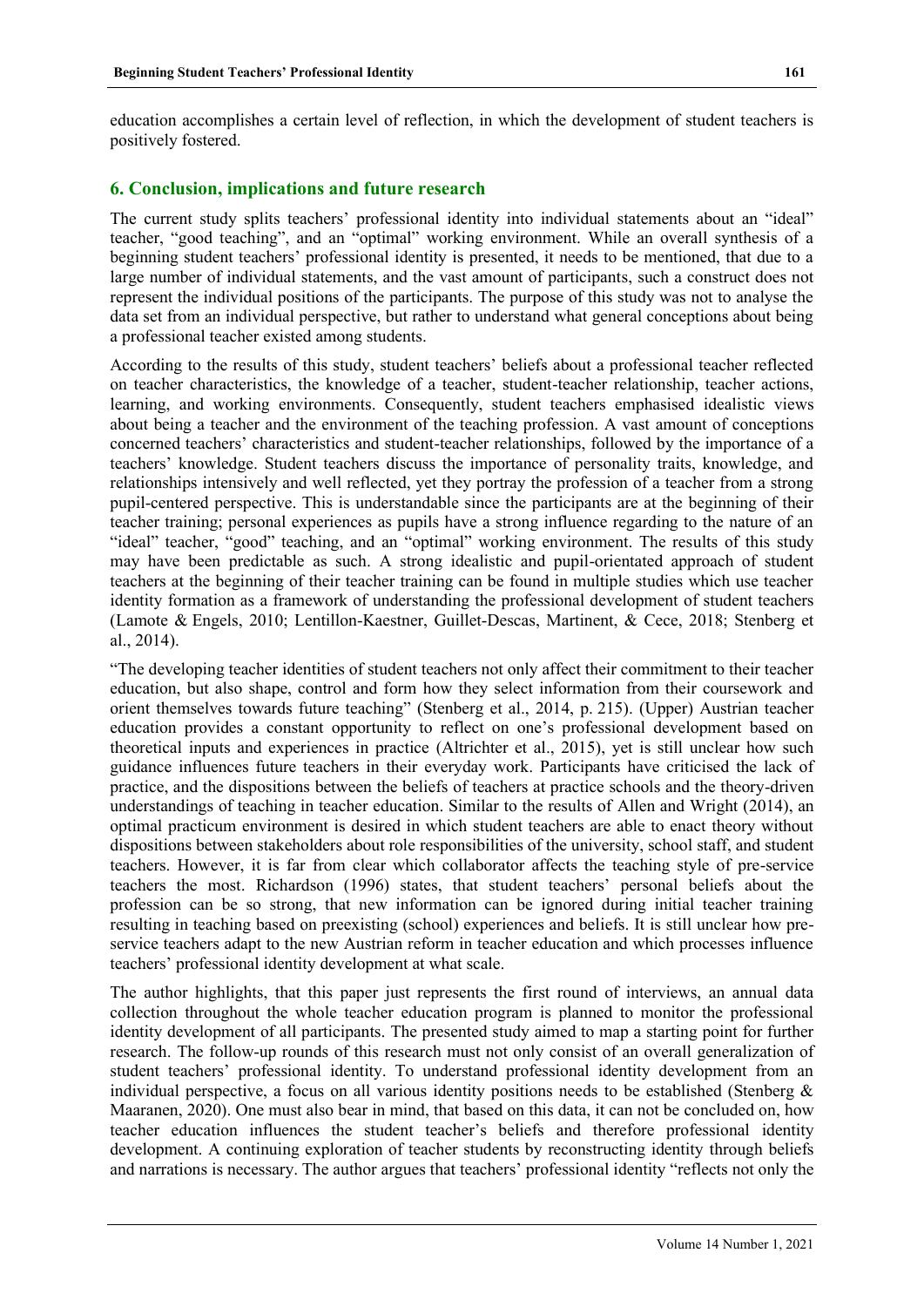professional, educational, and pedagogical aspects of being a teacher but – more importantly – the imprints of the complex interconnectedness of one's cumulative life experience as a human being" (Bukor, 2015, p. 323). It is argued, that future research should investigate professional identity from a holistic perspective of being a teacher, a longitudinal research approach is necessary, ideally starting at the beginning of an individual teacher's training throughout the whole career of being a teacher.

# **References**

- Akkerman, S. F., & Meijer, P. C. (2011). A dialogical approach to conceptualizing teacher identity. *Teaching and Teacher Education*, *27*(2), 308–319. https://doi.org/10.1016/j.tate.2010.08.013
- Allen, J. M., & Wright, S. E. (2014). Integrating theory and practice in the pre-service teacher education practicum. *Teachers and Teaching*, *20*(2), 136–151. https://doi.org/10.1080/13540602.2013.848568
- Altrichter, H., Greiner, U., Soukup-Altrichter, K., & Reitinger, J. (2015). Präambel: Curriculare Prinzipien im Entwicklungsverbund Oberösterreich. In Pädagogische Hochschule Oberösterreich (Ed.), *Curicculares Grundkonzept am Standort OÖ: Version 2015* (pp. 4–6). Linz: Pädagogische Hochschule Oberösterreich.
- Assen, J.H.E., Koops, H., Meijers, F., Otting, H., & Poell, R. F. (2018). How can a dialogue support teachers' professional identity development? Harmonising multiple teacher I-positions. *Teaching and Teacher Education*, *73*, 130–140. https://doi.org/10.1016/j.tate.2018.03.019
- Beauchamp, C., & Thomas, L. (2009). Understanding teacher identity: an overview of issues in the literature and implications for teacher education. *Cambridge Journal of Education*, *39*(2), 175–189. https://doi.org/10.1080/03057640902902252
- Beijaard, D., & Meijer, P. C. (2017). Developing the personal and professional in making a teacher identity. In D. J. Clandinin & J. Husu (Eds.), *The SAGE Handbook of Research on Teacher Education* (pp. 176–192). London: SAGE Publications.
- Beijaard, D., Meijer, P. C., & Verloop, N. (2004). Reconsidering research on teachers' professional identity. *Teaching and Teacher Education*, *20*(2), 107–128. https://doi.org/10.1016/j.tate.2003.07.001
- BMBF (2020, July 16). Pädagogische Hochschulen: Studierendenzahlen. Retrieved from https://www.bmbwf.gv.at/Themen/schule/schulsystem/gd/phstat\_inst.html
- Bukor, E. (2015). Exploring teacher identity from a holistic perspective: reconstructing and reconnecting personal and professional selves. *Teachers and Teaching*, *21*(3), 305–327. https://doi.org/10.1080/13540602.2014.953818
- Cheung, H. Y. (2008). Measuring the professional identity of Hong Kong in‐service teachers. *Journal of in-Service Education*, *34*(3), 375–390. https://doi.org/10.1080/13674580802003060
- Cohen, J. L. (2010). Getting recognised: Teachers negotiating professional identities as learners through talk. *Teaching and Teacher Education*, *26*(3), 473–481. https://doi.org/10.1016/j.tate.2009.06.005
- Cote, J. E., & Levine, C. G. (2014). *Identity, Formation, Agency, and Culture: A Social Psychological Synthesis*: Psychology Press. https://doi.org/10.4324/9781410612199
- Erikson, E. H. (1980). *Jugend und Krise: Die Psychodynamik im sozialen Wandel* (M. v. Eckardt-Jaffé, Trans.). Stuttgart: Klett-Cotta.
- Flick, U. (2011). Das Episodische Interview. In G. Oelerich & H.-U. Otto (Eds.), *Empirische Forschung und Soziale Arbeit: Ein Studienbuch* (pp. 273–280). Wiesbaden: VS Verlag für Sozialwissenschaften / Springer Fachmedien Wiesbaden GmbH Wiesbaden. https://doi.org/10.1007/978-3-531-92708-4\_17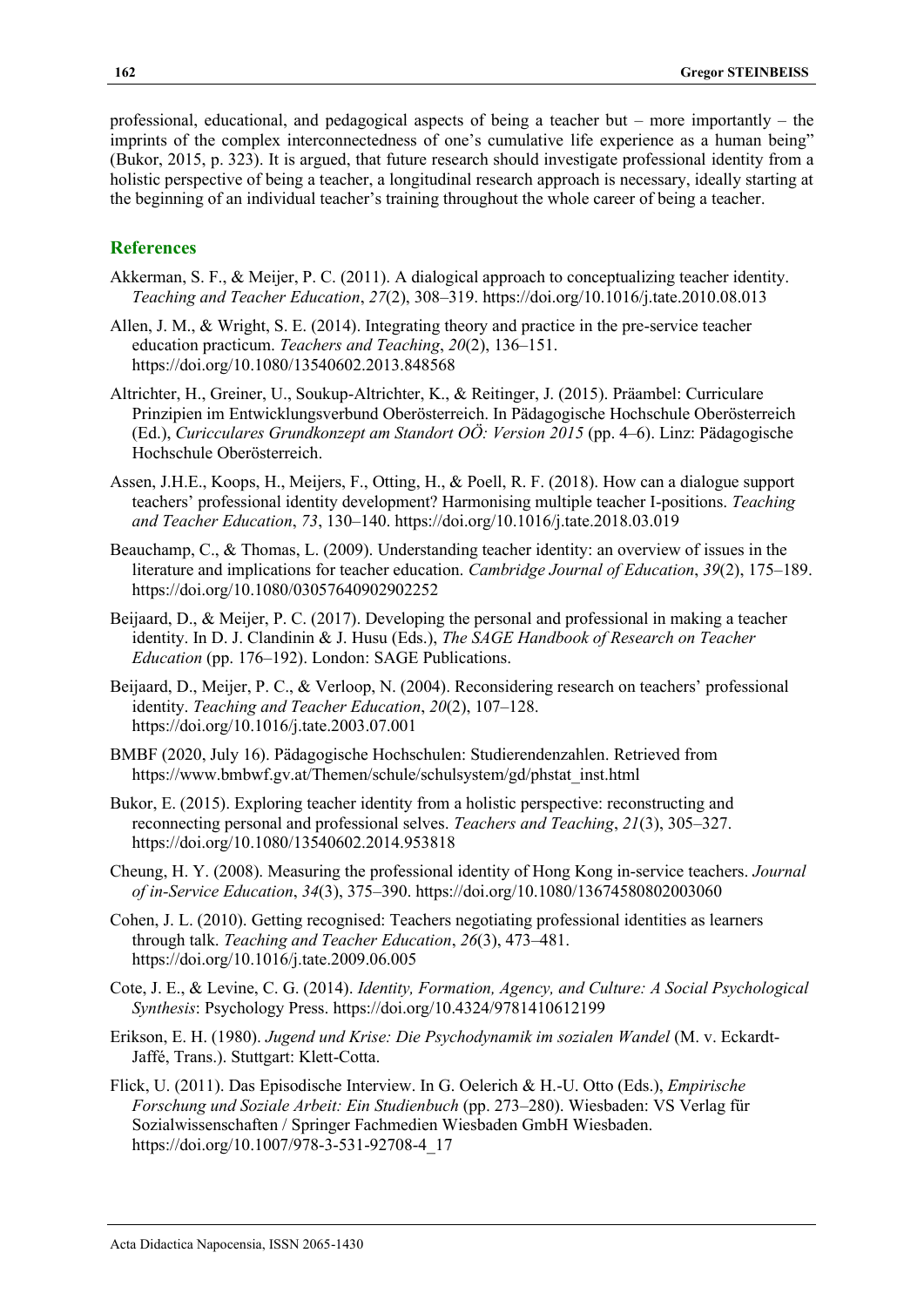- Goffman, E. (1972). *Stigma: Über Techniken der Bewältigung beschädigter Identität*. Frankfurt am Main: Suhrkamp.
- Hong, J., Cross, D. F., & Schutz, P. A. (2018). Research on Teacher Identity: Common Themes, Implications, and Future Directions. In P. A. Schutz, J. Hong, & D. Cross Francis (Eds.), *Research on Teacher Identity* (pp. 243–251). Cham: Springer International Publishing.
- Kaplan, A., & Garner, J. K. (2018). Teacher Identity and Motivation: The Dynamic Systems Model of Role Identity. In P. A. Schutz, J. Hong, & D. Cross Francis (Eds.), *Research on Teacher Identity*  (pp. 71–84). Cham: Springer International Publishing.
- Korthagen, F. (2016). Inconvenient truths about teacher learning: towards professional development 3.0. *Teachers and Teaching*, *19*, 1–19. https://doi.org/10.1080/13540602.2016.1211523
- Korthagen, F. A.J. (2004). In search of the essence of a good teacher: towards a more holistic approach in teacher education. *Teaching and Teacher Education*, *20*(1), 77–97. https://doi.org/10.1016/j.tate.2003.10.002
- Lamote, C., & Engels, N. (2010). The development of student teachers' professional identity. *European Journal of Teacher Education*, *33*(1), 3–18. https://doi.org/10.1080/02619760903457735
- Lentillon-Kaestner, V., Guillet-Descas, E., Martinent, G., & Cece, V. (2018). Validity and reliability of questionnaire on perceived professional identity among teachers (QIPPE) scores. *Studies in Educational Evaluation*, *59*, 235–243. https://doi.org/10.1016/j.stueduc.2018.09.003
- Lerseth, K. A. (2013). *Identity development among pre-service teacher candidates* (Dissertation). Iowa State University, Ames.
- Maaranen, K., Pitkäniemi, H., Stenberg, K., & Karlsson, L. (2016). An idealistic view of teaching: teacher students' personal practical theories. *Journal of Education for Teaching*, *42*(1), 80–92. https://doi.org/10.1080/02607476.2015.1135278
- Marcos, J. M., Sanchez, E., & Tillema, H. H. (2011). Promoting teacher reflection: what is said to be done. *Journal of Education for Teaching*, *37*(1), 21–36. https://doi.org/10.1080/02607476.2011.538269
- Mayring, P. (2015). *Qualitative Inhaltsanalyse: Grundlagen und Techniken* (12., überarb. Aufl.). *Beltz Pädagogik*. Weinheim: Beltz. Retrieved from http://contentselect.com/index.php?id=bib\_view&ean=9783407293930
- Mead, G. H. (1934). *Mind Self and Society from the Standpoint of a Social Behaviorist*. Chicago: University of Chicago.
- Nickel, J., & Zimmer, J. (2018). Professional identity in graduating teacher candidates. *Teaching Education*, *8*(2), 1–15. https://doi.org/10.1080/10476210.2018.1454898
- Pauw, I., Jongstra, W., & van Lint, P. (2016). Analysing plots of student teachers' narratives to identify teacher identity. In B. de Weaver, R. Vanderline, M. Tuytens, & A. Aelterman (Eds.), *Professional Learning in Education: Challanges for Teacher educators, teachers and student teachers* (pp. 155–175). Ghent: Academia Press.
- Pillen, M., Beijaard, D., & den Brok, P. (2013). Professional identity tensions of beginning teachers. *Teachers and Teaching*, *19*(6), 660–678. https://doi.org/10.1080/13540602.2013.827455
- Richardson, P. W., & Watt, H. M. G. (2018). Teacher Professional Identity and Career Motivation: A Lifespan Perspective. In P. A. Schutz, J. Hong, & D. Cross Francis (Eds.), *Research on Teacher Identity* (pp. 37–48). Cham: Springer International Publishing.
- Richardson, V. (1996). Handbook of research on teacher education. In J. P. Sikula, T. Buttery, & E. Guyton (Eds.), *Handbook of research on teacher education: A project of the Association of Teacher Educators* (2nd ed., pp. 102–119). New York, NY: Macmillan Library Reference USA.
- Smith, B., & Sparkes, A. C. (2008). Contrasting perspectives on narrating selves and identities: an invitation to dialogue. *Qualitative Research*, *8*, 5–35. Retrieved from